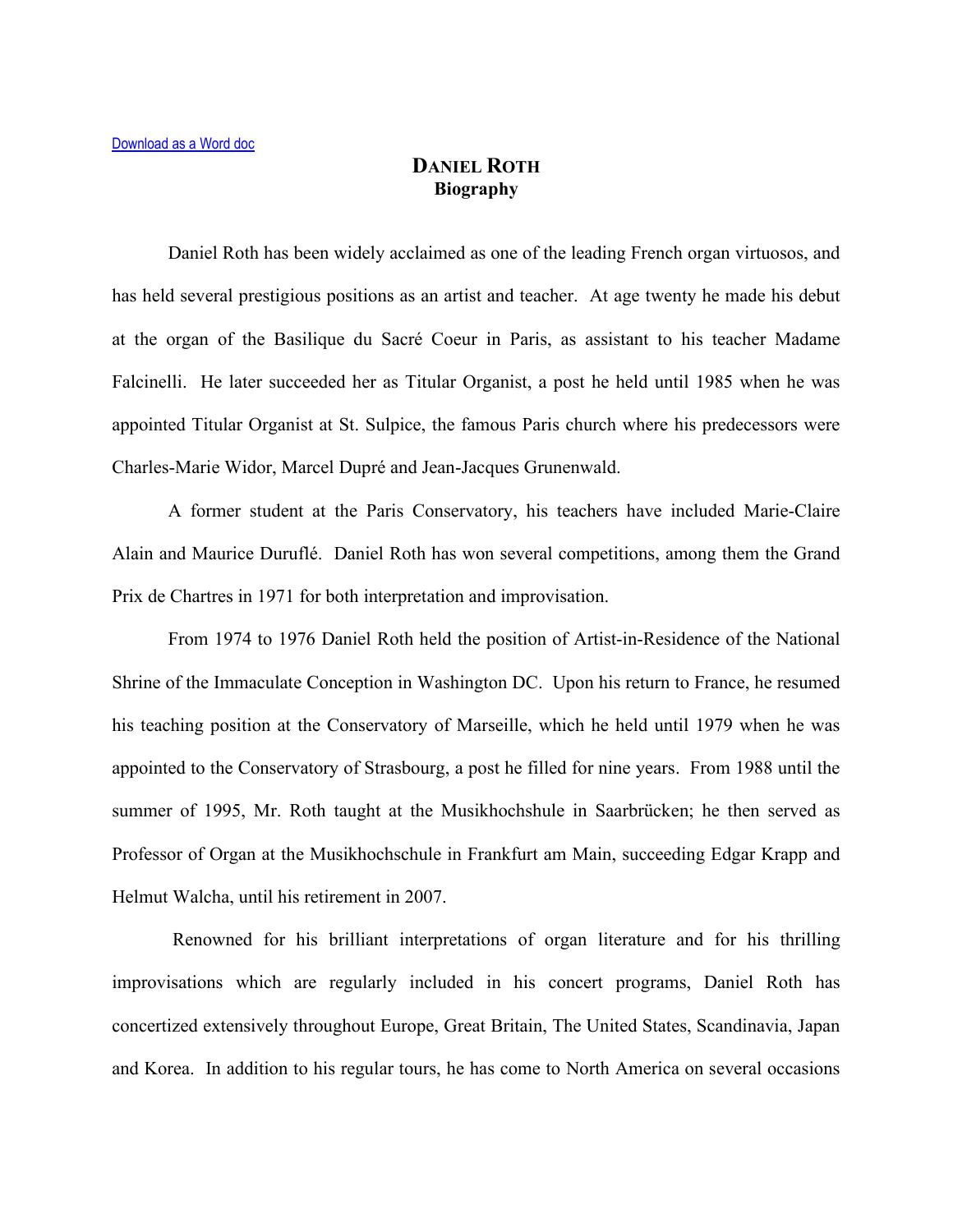as guest artist for various conventions: the Third International Congress of Organists (Washington DC and Philadelphia), the national convention of the Royal Canadian College of Organists (Montreal) and the national convention of The American Guild of Organists held in Detroit. He has also served as visiting artist/instructor at Yale University, where he gave private lessons, presented a lecture and performed a recital at Woolsey Hall.

Mr. Roth has earned the Chevalier de la Légion d'Honneur, Officier des Arts et Letters, and he was named an Honorary Fellow of the Royal College of Organists. In July 2006 he was awarded the "Europäische Kirchenmusik" prize by the Europäische Kirchenmusik Festival in Schwäbisch-Gmünd, Germany. Other musicians who have received this prize include Krystof Penderecki, Arvo Pärt, and Petr Eben. In 2015 he received the International Performer of the Year Award from the New York City Chapter of The American Guild of Organists in recognition of his extraordinary achievements and unparalleled career in organ music, church music, concert performance and recording.

A prolific composer as well as performer, Mr. Roth has written works for organ solo, flute and organ, choir and organ, orchestra, and for piano, organ and orchestra. He has also composed three transcriptions for organ: *Rédemption* and *Symphonie en ré mineur* by César Franck, and *Scherzo* (from *Six Duos for Harmonium and Piano*) by Camille St-Saëns, which are published by Leduc, Delatour, Schott-Mainz, Bärenreiter, Novello, Association Boëllmann-Gigout, Butz (Bonn), and Joubert (Paris). Several Daniel Roth works have been commissioned by Kenneth Star in Boston, Philip Brunelle in Minneapolis, the towns of Ingolstadt and Ludwigshafen (Germany), the Music Festival San Sebastian, Spain, and the Festival of Dudelange (Luxembourg), and are available on CD and DVD. In January of 1999, he was